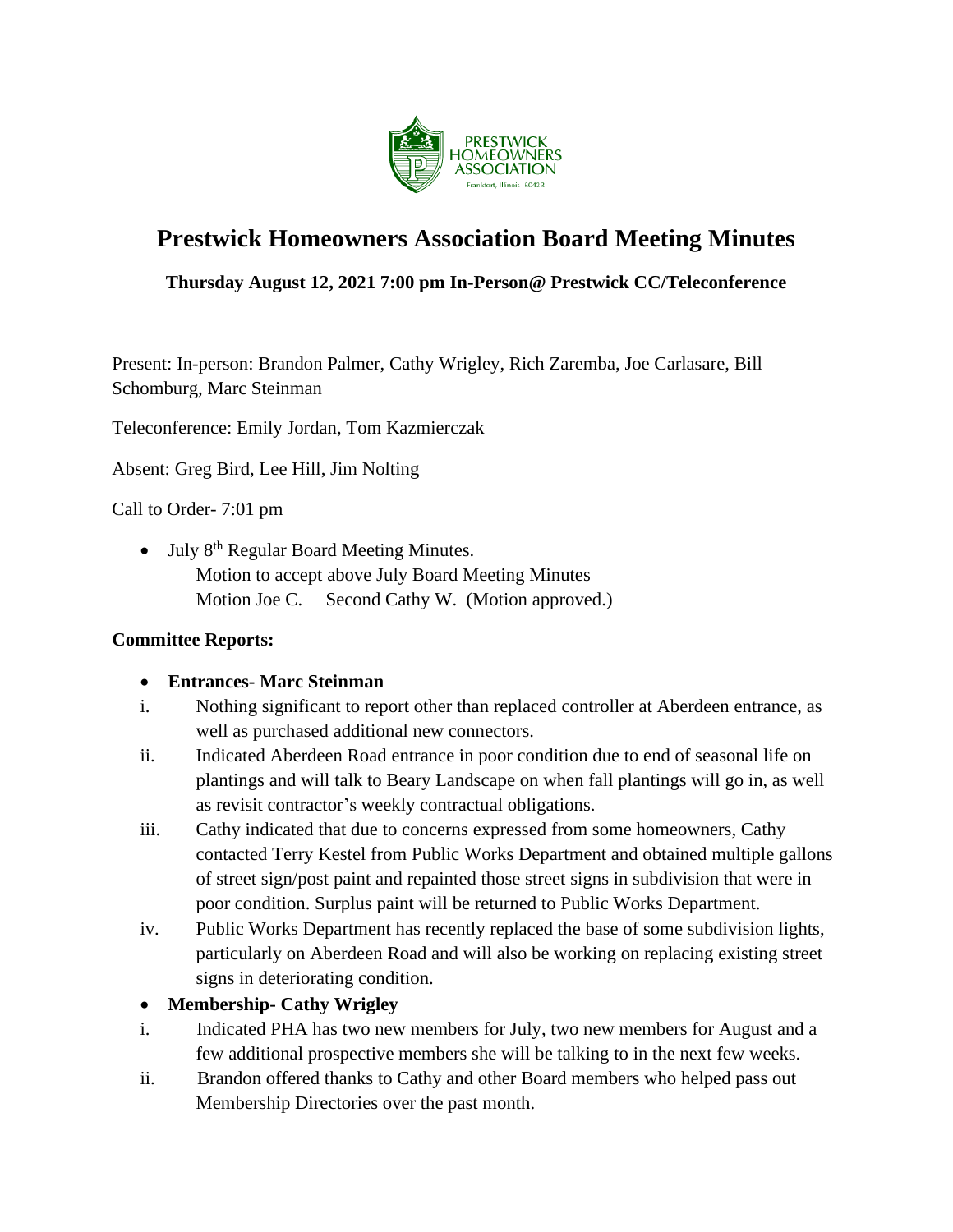### • **Marketing/Social Media- Emily Jordan**

i. Social media going fine and no major updates.

# • **Architectural Review (ARC)- Bill Schomburg**

- i. Brandon thanked Bill for taking on the ARC role, and the multiple requests that Bill had to deal with early on this past month.
- ii. Has one pending request regarding removal of trees on St Andrew's property and has call into Adam Nielsen at Village of Frankfort regarding request for input. Thought process is if tree/s diseased or dead removal acceptable, however, if tree/s are still viable, the decision would rest with the Village to make the determination. Relandscaping is also requested, and Village ordinances would need to be followed.
- iii. No update on demolition/construction of Varner residence. Brandon suggested Bill follow up with Steve Larson to see if he has received any updates on the process.
- iv. PCC driving range lot on Prestwick Dr. beginning to move forward with basement walls framed, and there are no updates on construction moving forward on Prestwick Properties lot.
- v. New request for construction at 1003 Prestwick Dr. has been moved onto third party architectural review, hearing no concerns from the PHA Board.

# • **Financial- Tom Kazmierczak**

i. Treasurer's report for July discussed. Two sources of revenue this past month: \$0.11 Money Market account; \$300.00 for prepaid 2022 membership dues. Disbursements for July include: \$2,290.00 paid to Beary Landscape (installment 4 of 8); \$2,500.00 to Prestwick CC for July 3<sup>rd</sup> fireworks; \$412.67 to Village of Frankfort for water; \$70.00 to Eternally Green for fertilizer and \$105.72 reimbursement to Marc Steinman for entrances (parts); Reviewed balances in Operations (\$10,345.23)/Money Market account (\$14,066,65).

Motion to approve Treasurer's report.

Motion Cathy W. Second by Marc S. (Motion approved)

# • **Social- Brandon Palmer**

i. Block party reminder that PHA will provide up to \$100.00 to support a block party in each section (Aberdeen, Prestwick Dr., Shetland, Highland/St. Andrews Way.) Everyone in the section must be invited (including all cull-de-sac and condos.)

# • **Security- Brandon Palmer**

Lock it or Lose it reminder.

• **Website- Brandon Palmer**

Website has been updated to date.

# • **Governmental– Joe Carlasare**

i. Continued contact with Frankfort Police department regarding the speeding concerns throughout the subdivision and has been assured Frankfort Police are policing at a